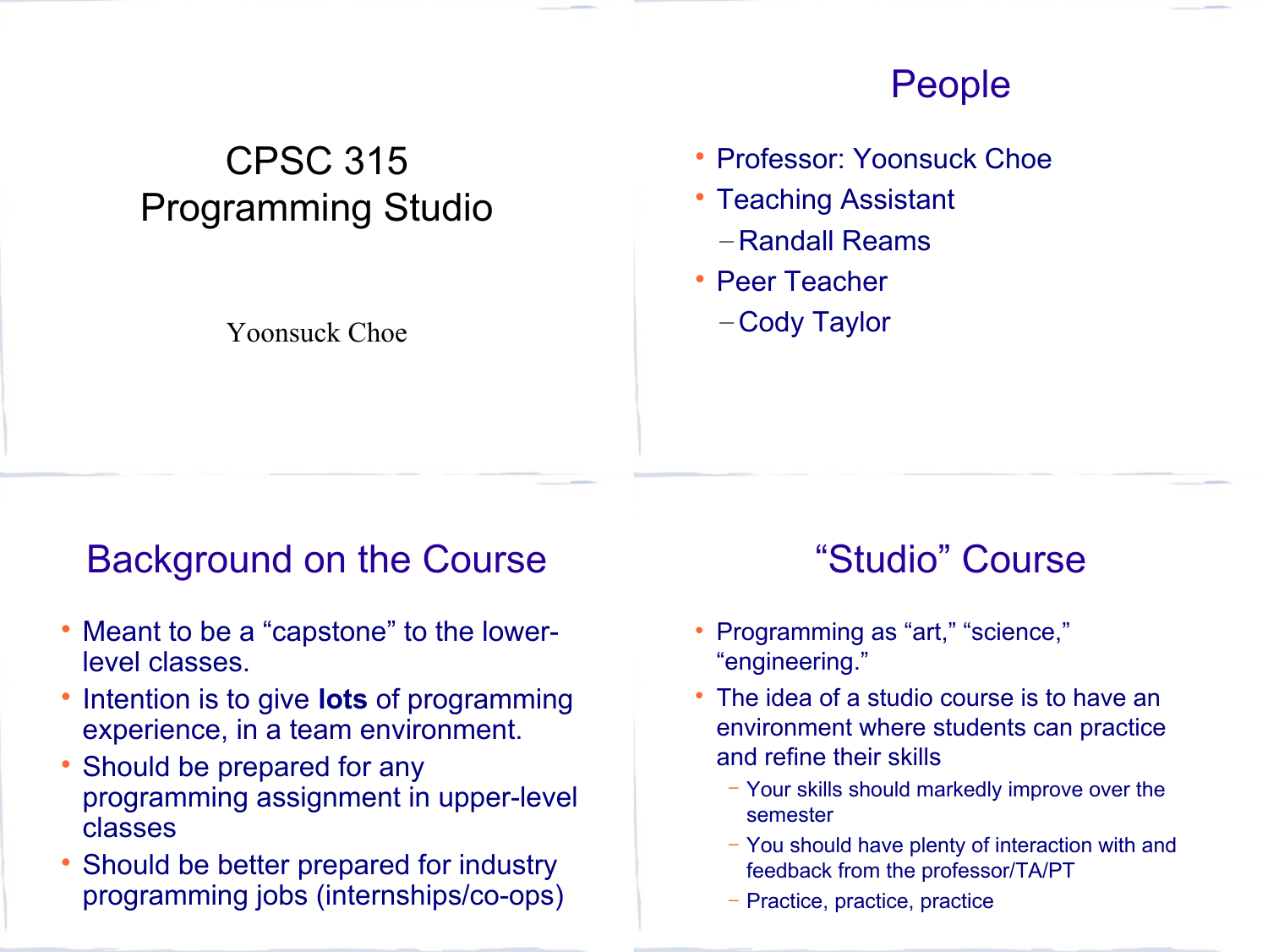### **Lectures**

- We'll meet a minimum of 2/3 of assigned lecture periods.
	- − Expect to meet most dates at the beginning of the semester
	- − Will skip lectures later in the semester and during projects
- Lectures should be helpful for your programming work

## Code Construction: Where It Sits (in the waterfall model)

System Specification

Requirements Analysis

Architectural Design

**Detailed Design**

**Coding and Debugging**

**Unit Testing**

System Testing

**Maintenance** 

## **Topics**

- Programming techniques and style
- Software design principles
- Basic collaborative programming skills
- Programming tools
- Project-specific subjects

## **Projects**

- 3 projects, each 1 month long
- Each project will be a team project
	- − 4 people per team max (max 3 for honors)
- Might require use of specific tools, languages, approaches
- Topics from a wide range of CS fields
	- − Lectures will cover additional material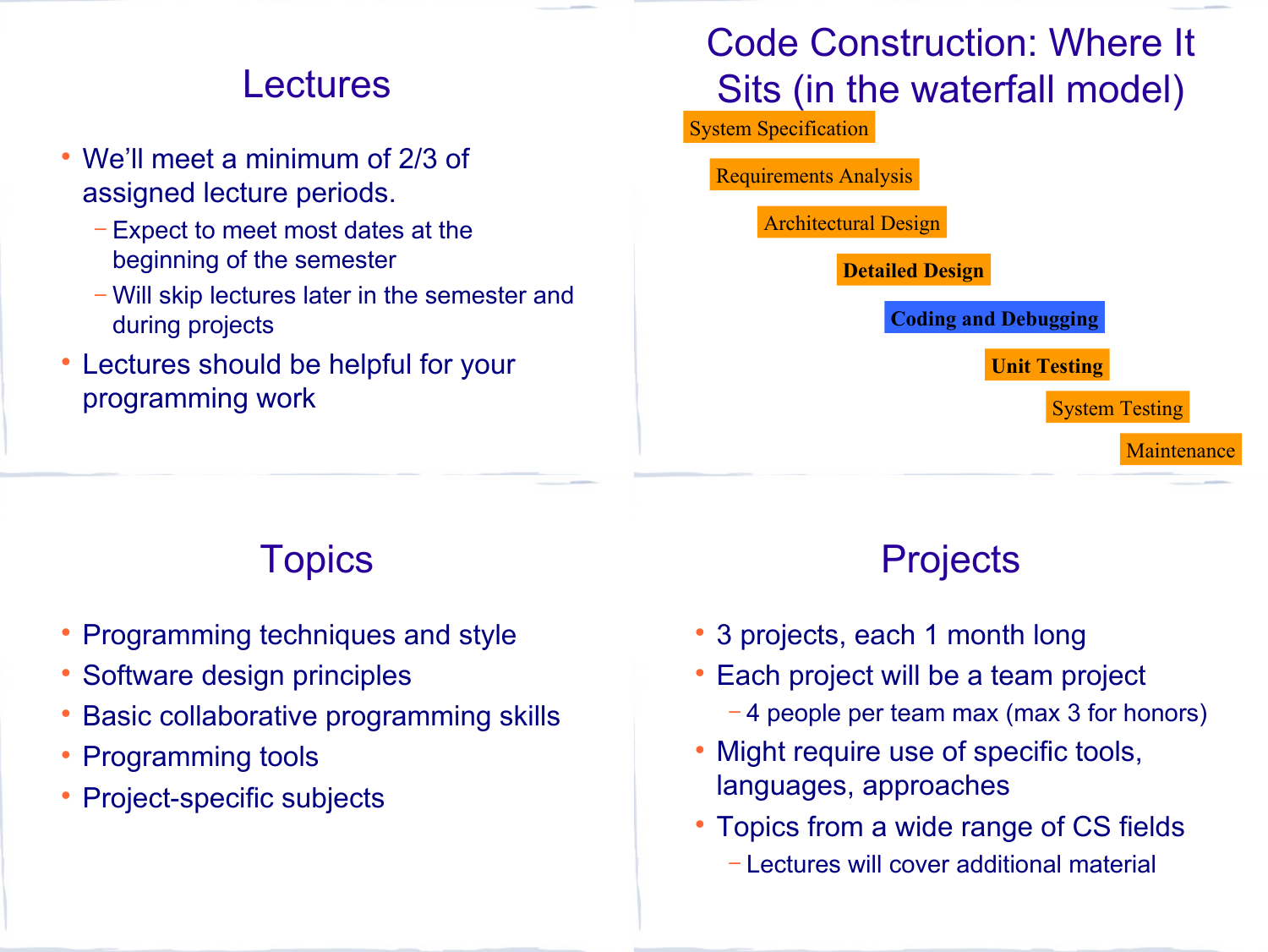#### Lab

- Lab times:
	- − TA demos/tools instructions
	- − Q and A
	- − Use as team meeting times
	- − Code reviews
	- − Right after weekly submissions: Demo your project to the TA (and/or grader) – all teams.

### Code Reviews

- Might include code reviews
- Public review/comments on code/design/documentation/etc.
	- − During lab or lecture times
- Programs you work on/submit will **not** be considered private, for this class
- You might be asked to present your code

## Syllabus Review

Questions?

#### About Teamwork

- Working in a team is a major challenge for this course (both for you and for me).
- Look up on the web for info on teamwork.
- Do not slack off. Do not monopolize.
- If you have any issues with your team's dynamic/chemistry, first try to reconcile. Report ASAP if it does not work out. Do not wait until the final project due date.
- Common problems: Not responsive to communication, cannot meet, divisive factions formed.